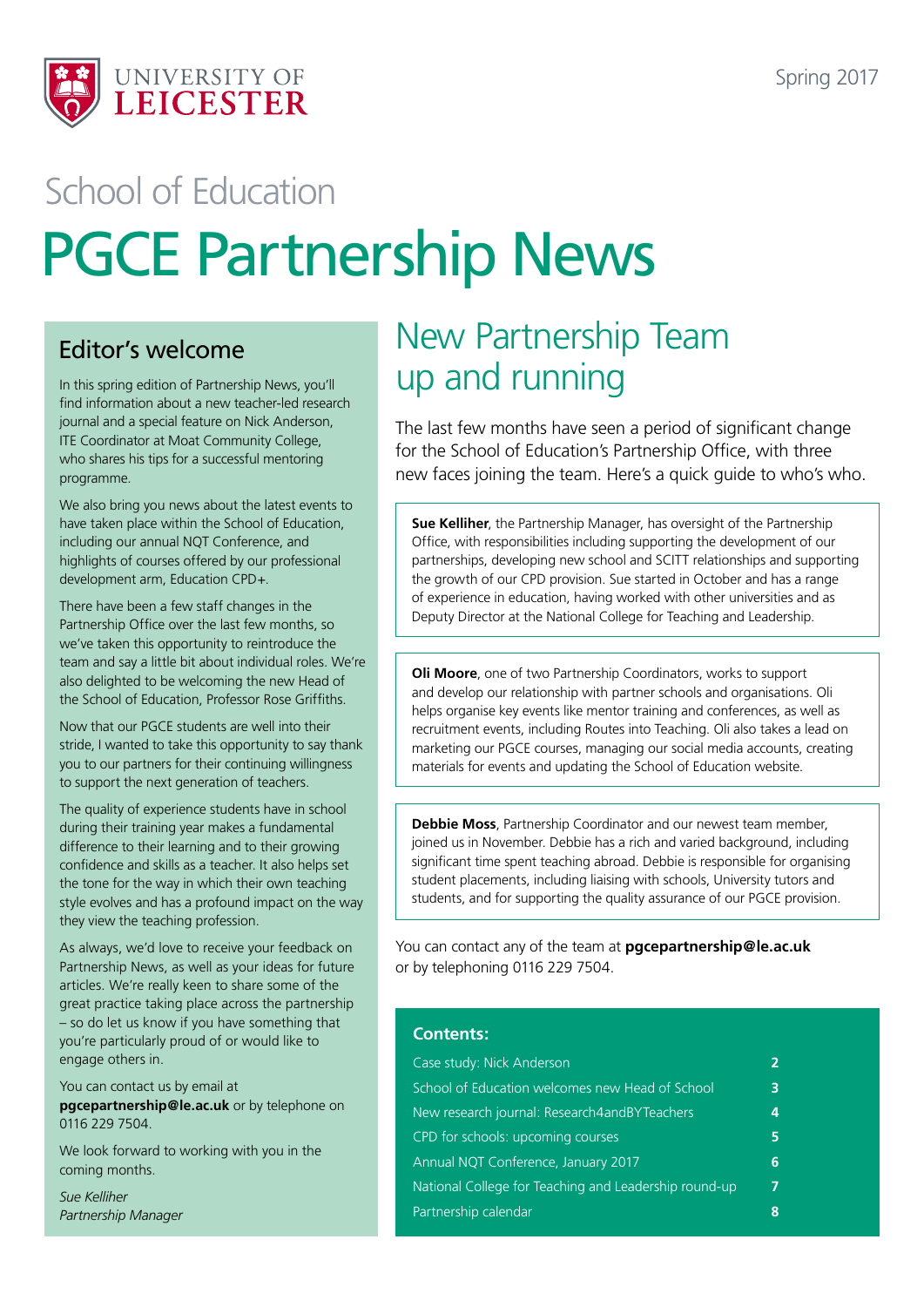## Case study Nick Anderson, ITE Coordinator, Moat Community College

Moat Community College is an 11-19 inner-city school and Nick is the College's ITE Coordinator, PGCE/NQT/CPD Coordinator and Key Stage Coordinator for years 8 and 9.

In this feature, Nick shares some insights from his experience of overseeing placements for student teachers.

### **Tips for success**

Moat has a long history of investing in staff to mentor and support the development of outstanding teachers. That makes my role as an ITE coordinator so much easier. It's really important that student teachers get a good deal and part of that is about ensuring mentors get the support they need too – happy mentors equal happy student teachers. My other top tip for success in this role? Being organised!

### My other top tip for success in this role? Being organised!

### **Qualities of a good mentor**

I believe that mentors should be 'good to outstanding teachers' who are supportive, empathic, self-evaluating and committed to development. Heads of department are particularly well-suited to the role as they have lots of experience to draw on.

Mentors at Moat receive one-to-one training which clearly sets out what's expected of them.

My advice to mentors is 'don't expect students to be teachers from the start'. Part of that is about ensuring the student teacher's timetable includes a good variety of activity and that 30-50% of their lessons are in the mentor's own classroom.

### **Challenges and advice to other coordinators**

One of my main challenges, especially at the start of the Phase B spring placement, is 'exaggerated reports' from Phase A! That can make managing student expectations quite tricky. The way to overcome this challenge is through open discussion with both the student teacher and their mentor – it's really vital for ensuring that the placement provides the kind of experience the student needs to progress.

If I were offering advice to other ITE coordinators, I'd say communicate with departments in school as early as possible so they can plan for the student teacher's arrival and have everything ready – log-ins, forms etc – when they arrive. It makes for a smooth start to the student's time with you and also, importantly, makes them feel welcome.

#### **Quality assurance**

Ensuring the quality of support student teachers receive from mentors is a key part of my role. I run a programme of weekly professional sessions and student teachers are all introduced to members of the senior leadership team.

> My advice to mentors is 'don't expect students to be teachers from the start'.

I also undertake quality assurance observations with the mentor and student teacher to check both the progress of the student and the quality of support provided by the mentor. This traditionally takes place during the third week of the student teacher's placement.

Moat runs coaching for developing teachers and programmes for good to outstanding teaching and learning. It also has a regular programme of learning walks. The impact of all quality and development processes is measured through teaching and learning observations.

### **Relationship with the University**

I find the ITE coordinators conference held at the University at the beginning of the academic year really useful. It supports good communication and facilitates the sharing of good practice and feedback with other schools – all of which directly benefits the development of Moat's approach to mentoring and supporting student teachers.

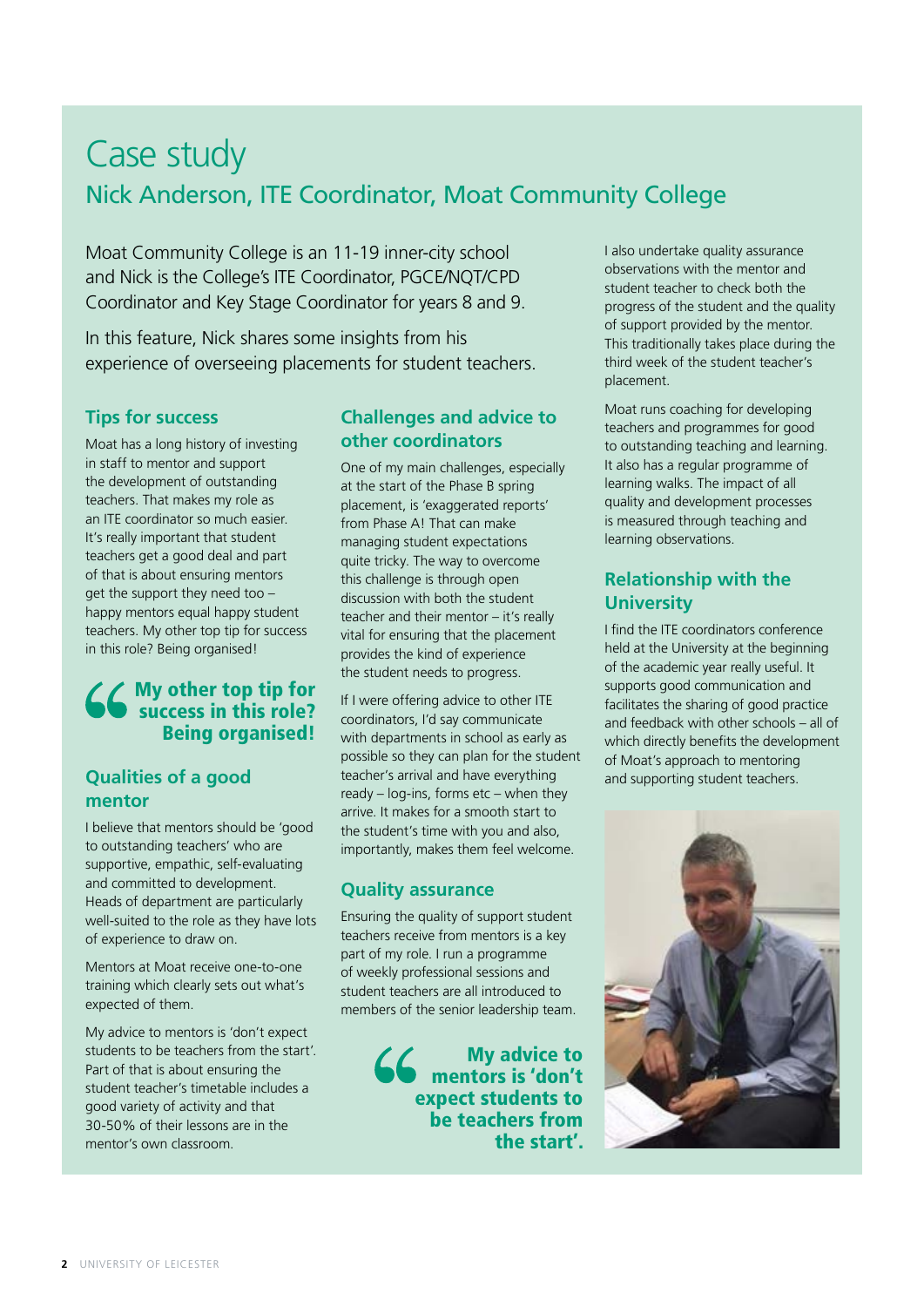## School of Education welcomes new Head of School

Many of you will already know our new Head of School as she is one of the School of Education's longest-serving members of staff.

Professor Rose Griffiths began her teaching career as a secondary mathematics teacher and taught in many city and county settings, including primary, special and secondary schools, before joining the University in 1990. We've calculated that Rose has taught over 4,000 students on our PGCE Primary course, and hundreds of teachers on Masters and other professional development courses.

One of Rose's research interests is the educational experience of looked-after children. In 2013, she initiated a nationwide programme of support called the Letterbox Club, now running in partnership with the charity BookTrust. This hugely successful scheme now provides regular parcels of books and number games to about 12,000 children in care across the UK each year.

Last term, as part of the University's free Literary Leicester festival, Rose hosted a talk by author of the Tracy Beaker children's books and patron of the Letterbox Club, Dame Jacqueline Wilson, who said that "Tracy Beaker would have loved to have been a member!" The event, held at De Montfort Hall, attracted children, teachers, parents and carers from all over the country.

When asked about her new role, Rose said: "I'm looking forward to working with many more schools and teachers in the next few years and, hopefully, to meeting many of those on our courses or involved in our events and projects for children and young people."



*Professor Rose Griffiths with author, Jacqueline Wilson, at the University's Literary Leicester festival* 

## Leicester academic wins poetry competition



Dr Sue Dymoke, Reader in Education in the School of Education, has won first prize in the Nottingham Historic Green Spaces Poetry Competition.

The competition sought lively, original and contemporary poems that related to the city's award-winning parks and open spaces.

Sue said: "Nottingham's green spaces are such a vital part of the city. I've always loved walking through the Arboretum, not only for its fantastic trees, dahlia borders and its history, but also because it is a city space that's so well used by Nottingham people. This is the aspect of it that I wanted to capture in my poem."

Sue is a published poet with a particular interest in the processes of writing poetry and how this is taught in schools. She also belongs to the University's Centre for New Writing. Set up to support the work of writers, teachers of creative writing, independent publishers and literary agencies, the Centre offers a programme of workshops, lectures, masterclasses and seminars which are open to the general public and free to attend.

Read Sue's winning poem and catch up on her latest blog at **www.suedymokepoetry.co[m](https://suedymokepoetry.com/)**

Find out more about the Centre for New Writing at **[www2.le.ac.uk/departments/](http://www2.le.ac.uk/departments/english/creativewriting/centre/centre-for-new-writing) [english/creativewriting/centre/](http://www2.le.ac.uk/departments/english/creativewriting/centre/centre-for-new-writing) [centre-for-new-writing](http://www2.le.ac.uk/departments/english/creativewriting/centre/centre-for-new-writing)**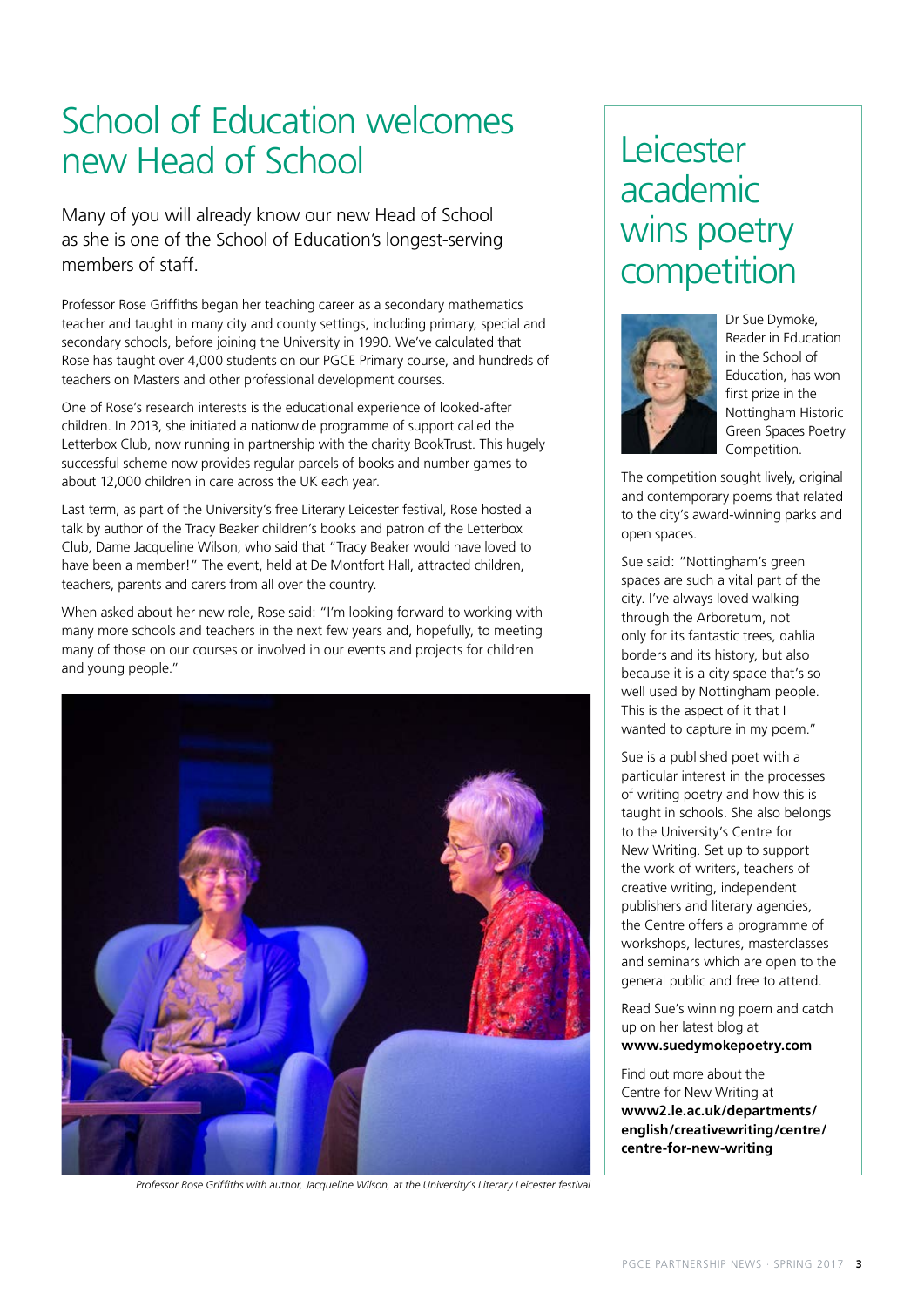## **Strategic** leadership lunch supports collaboration

On 17 January a group of senior school leaders from partner schools across the region joined colleagues from the University's Secondary PGCE team for the first of a series of strategic leadership lunches.

The purpose of the lunch was to consider some of the national policy issues impacting on teacher education, the particular needs of our own region and the implications for the development of Leicester's PGCE courses.

Training the next generation of outstanding teachers is very much a shared priority and close partnership between the University and schools is vital to ensuring that PGCE provision remains responsive to the needs of our education community, developing the kind of teachers who will make a real and sustained difference to pupils in the classroom.

The strategic leadership lunch, chaired by our Head of PGCE Secondary, Dr Jo Johnson, will be held twice a year, complementing the work of the Partnership Management Group by providing a more informal setting for discussion and networking.

Thank you to those who attended the first lunch. Everyone agreed it was a great opportunity to build relationships and facilitate collaborative ways of working.

If you're a headteacher or senior leader in a secondary school and would be interested in attending the next strategic leadership lunch, email **pgcepartnership@le.ac.uk**.



## New research journal: Research4andBYTeachers

December saw the launch of the first issue of a new online journal dedicated to teacher-led research taking place in schools across the Midlands.

Research4&BYteachers will be published three times a year, with contributions focusing on research in five key areas: early years; mathematics; English; leadership; and initial teacher education.

Highlights from this issue:

- Supporting children with their physical development and the importance of this for children's education
- How reading interventions can be evaluated through their impact on students' selfesteem and self-perceptions as readers
- How manipulatives can support the development of mathematical understanding in a secondary school and the different strategies for teaching division at primary level
- The impact of the National Professional Qualification for Headship (NPQH) on leadership development, and how Academy Trust leaders can support those in small-schools within an Academy Trust
- The role of special school placements in training teachers
- The challenging experiences of male trainee teachers as they prepare to teach in primary schools

To read these and future articles, visit the online home of the journal at: **[www.uolschoolpartnershipresearch.wordpress.com](http://www.uolschoolpartnershipresearch.wordpress.com)**

Contribute to future issues of the journal:

- Contact the authors directly by email to provide feedback or discuss their ideas
- Comment on the articles via the journal website
- Start a Twitter conversation using #4andBY
- Submit an article or express an interest in joining the editorial board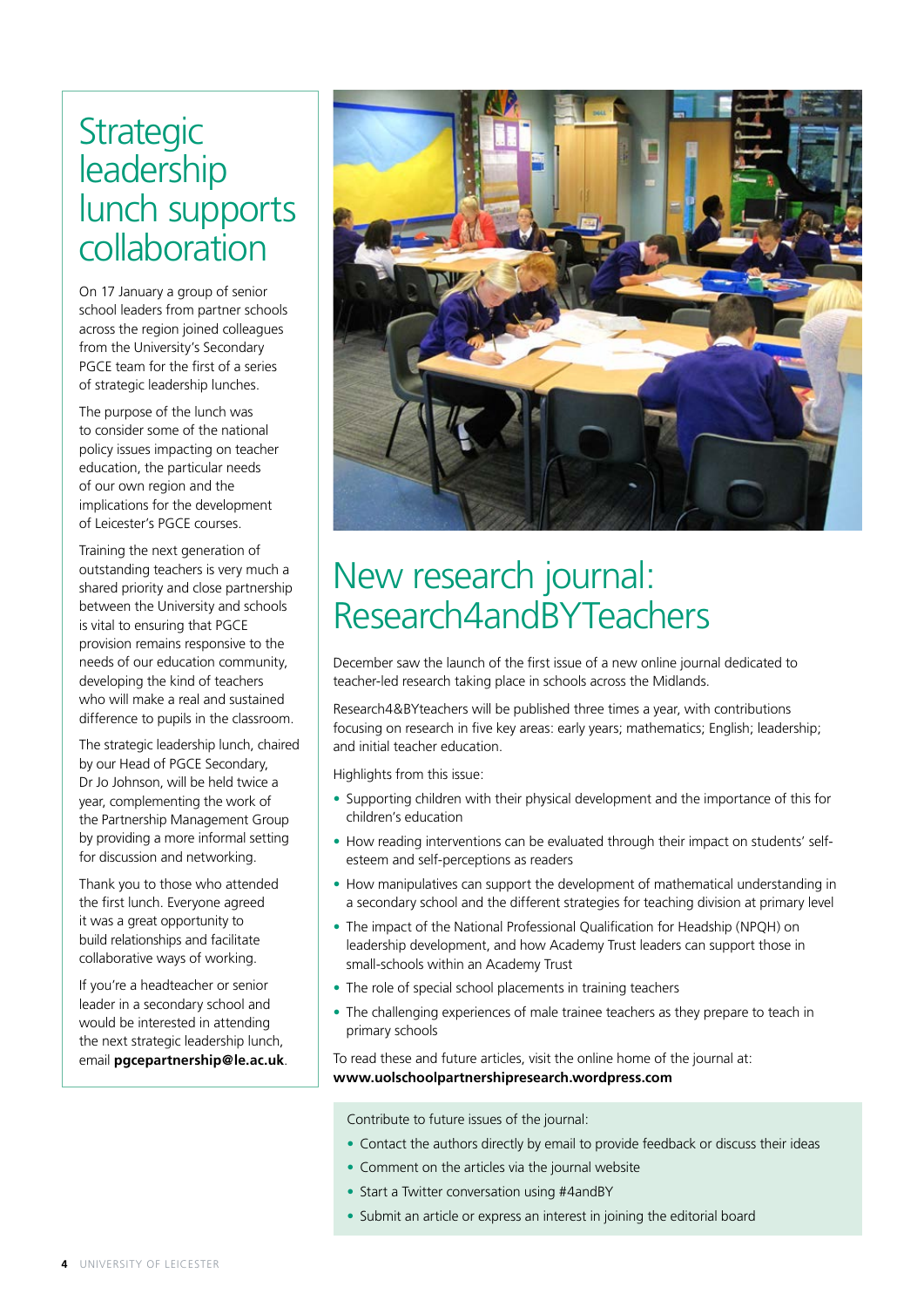

## CPD for schools: upcoming courses

The School of Education's professional development arm, Education CPD+, offers a range of innovative and practical courses that have a real impact on teaching and learning.

Run by expert subject leaders, courses cover a variety of topics, from mastering maths, to studying science and nature. Here are some highlights of courses coming up over the next few months.

To find out more about any of these courses, or to sign up to receive the regular CPD+ newsletter, visit **www.le.ac.uk/educationcpd** or call the team on 0116 252 3771.

### **Smart Materials**

#### **8 March 2017 · Price: £130**

This practical course will give participants an opportunity to try out many different smart materials and to see how they could be incorporated into Key Stage 3 and Key Stage 4 science activities.

A vital element of the day will be discussing where these individually exciting activities can appropriately fit into the science curriculum.

### **Primary science subject leaders update: Keeping up-to-date with science curriculum development 7 June 2017 · Price: £130**

This not-to-be-missed day for all established subject leaders will bring participants up to speed with new and emerging policy and developments from the Department for Education, Ofsted and other science education organisations.

#### **Make Nature Your Classroom**

#### **8 June 2017 · Price: £130**

This course for primary teachers will offer lots of ideas for using outdoor learning to teach fun, engaging and memorable science lessons.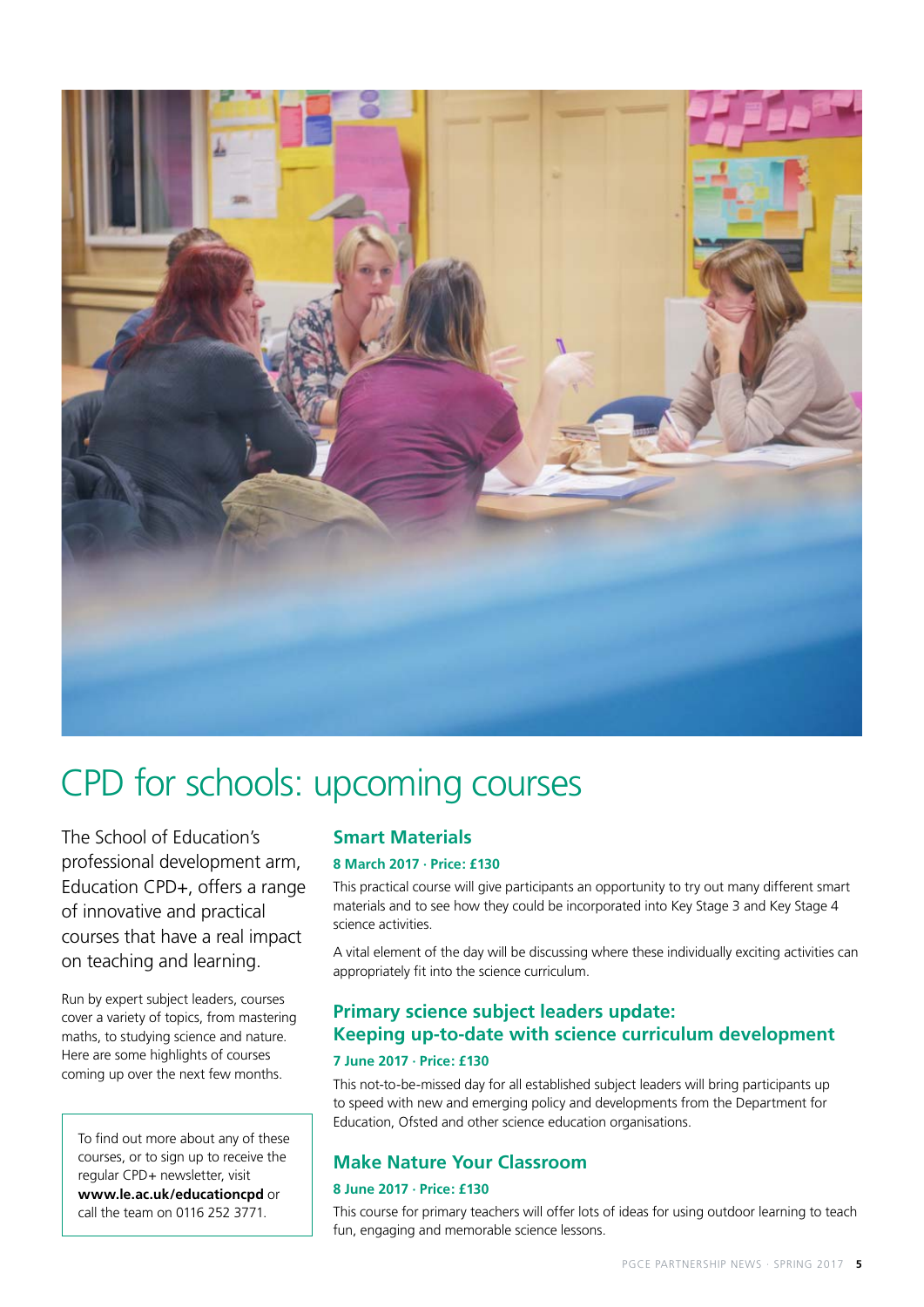## PGCE placements for 2017/18

Shortly before the Easter break, we'll be starting the process of collecting offers of placements for the 2017-2018 school year.

We'll begin by sending out details of the placement dates and what's involved and ask schools to make offers using our online data collection system.

If you've never offered placements to University of Leicester students before and would like to find out more about what's involved, including the training and support we offer to mentors, email **pgcepartnership@le.ac.uk** or phone **0116 252 5736**.

## DBS and other checks for students on school placements

We've had a number of enquiries over the last few months about the checks we undertake to ensure that students following the Leicester PGCE, whether on the University-led or School Direct route, are suitable to work with children.

We've produced some new guidance that provides a clear overview of all the checks we undertake, with links to relevant policy, information and advice documents produced by the Department for Education and organisations such as the Universities' Council for the Education of Teachers (UCET). The guidance covers DBS, criminal records checks for students who have spent time abroad, fitness to practise, right to work and study visas.

The guidance is available to partner schools on our Blackboard website and will be published in future PGCE course and placement handbooks. You can also request a copy by contacting the Partnership Office: **pgcepartnership@le.ac.uk**

### **Stop press**

Hot off the cutting room floor, our new PGCE videos are now online! Thanks to St Cuthbert's Primary School and Kingsthorpe College for hosting the filming and to our video stars, Katie Tunnicliffe and Chris Crooke for sharing their stories.

You can view the videos at:

#### **[www.youtube.com/watch?v=e36aravlKTQ](https://www.youtube.com/watch?v=e36aravlKTQ) [www.youtube.com/watch?v=LAaOHmBXmnY](https://www.youtube.com/watch?v=LAaOHmBXmnY)**

If you're promoting places on the Leicester PGCE course, why not link to the videos from your website. For more details, contact: **pgcepartnership@le.ac.uk**

## Annual NQT Conference, January 2017

Sixty eight newly qualified teachers (NQTs) from primary and secondary schools across the region gathered together in January for the University's annual NQT Conference.

Highlight of the day was a keynote address by Matthew Burton, star of TV's Educating Yorkshire, who delivered an inspirational session encouraging attendees to 'be that teacher'– the kind of teacher who makes a positive difference in the classroom and creates real turning points for their pupils.

He shared some of the challenges of making that happen and talked about his own experience of overcoming them, offering some practical tips and guidance for attendees to try in their own classrooms.

### *"Very inspiring."*

#### *"I feel energised again!"*

The day also offered a range of interactive workshops, looking at strategies for developing practice in areas including challenging the more able, behaviour for learning, performance poetry and mastery in maths.

#### *"It was great to catch up with friends and share experiences."*

Aside from the more formal sessions, the day was a great opportunity for newly qualified teachers to come together to share their recent experiences, meet up with old friends, including fellow graduates from their training year, and generally reflect and compare notes on their first few months in the job.

We're already thinking about ways in which we can develop the support we offer to newly qualified teachers – not just those who graduate with a Leicester PGCE, but any teacher taking up their first role in a local or regional school. If you have any thoughts on this, we'd really like to hear them. Get in touch at **pgcepartnership@le.ac.uk**



*L to R: Sue Davis, Head of PGCE Primary, and Jo Anna Reed Johnson, Head of PGCE Secondary, with keynote speaker, Matthew Burton from the TV programme, Educating Yorkshire*



*NQTs explore some of the challenges of 'being that teacher'*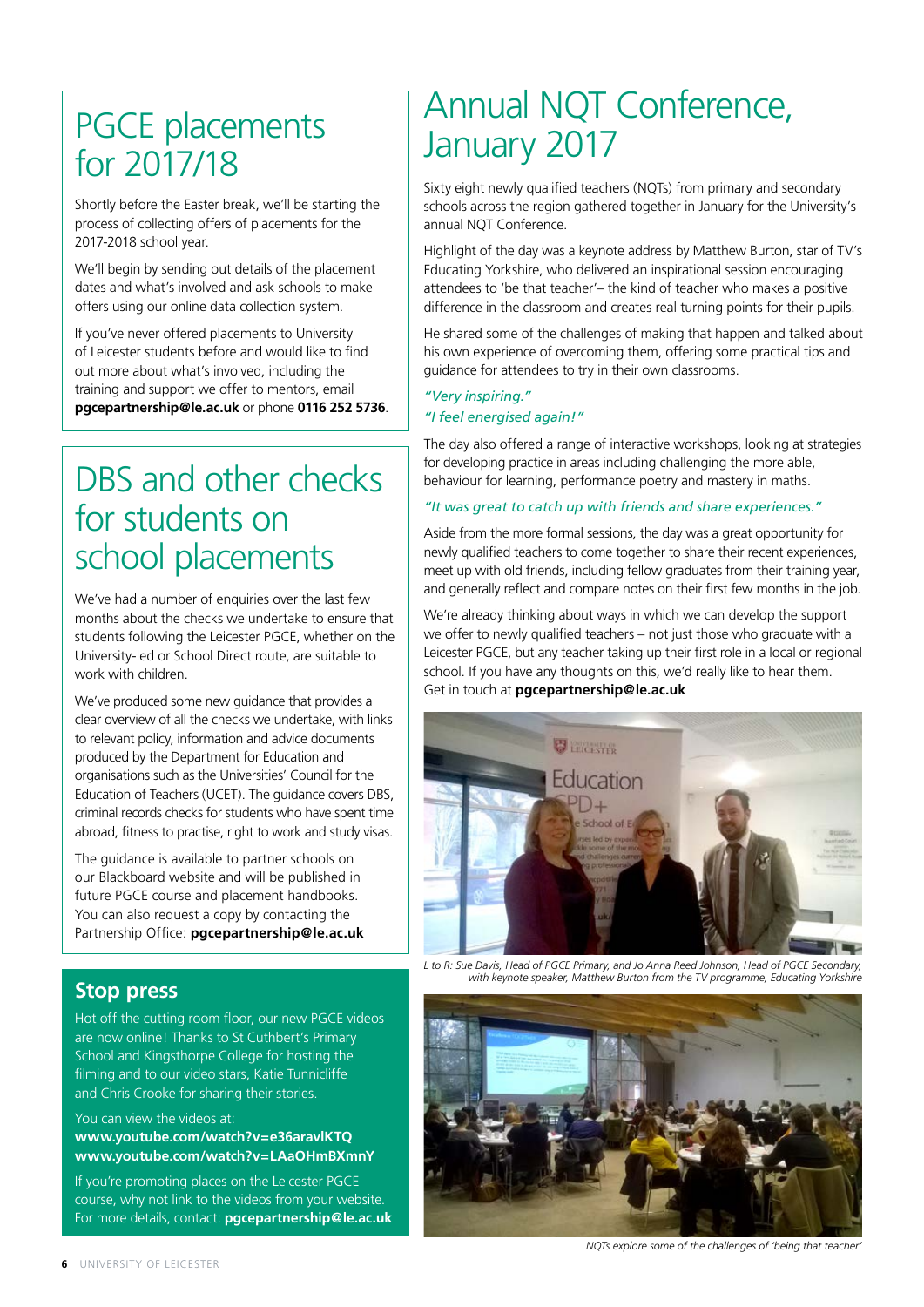## National College for Teaching and Leadership (NCTL)

Round-up of latest news on teacher recruitment for schools and ITT providers

### **National school experience portal**

NCTL's national school experience portal enables schools and providers to upload details of school experience days on the Get Into Teaching website, providing national exposure to a large number of potential applicants. To access the online portal, email **[schoolexperience@ta-recruit.education.](mailto:schoolexperience%40ta-recruit.education.gov.uk?subject=) [gov.uk](mailto:schoolexperience%40ta-recruit.education.gov.uk?subject=)** or call 0800 085 0962.

### **Subject knowledge enhancement (SKE) in modern foreign languages (MFL)**

NCTL will now fund candidates to undertake two SKE courses in MFL, so they're equipped to teach two languages. This may include a refresher course in their main language. If you have an applicant who could benefit from this, contact an SKE provider: **[www.gov.uk/](http://www.gov.uk/government/publications/subject-knowledge-enhancement-course-directory) [government/publications/subject](http://www.gov.uk/government/publications/subject-knowledge-enhancement-course-directory)[knowledge-enhancement-course](http://www.gov.uk/government/publications/subject-knowledge-enhancement-course-directory)[directory](http://www.gov.uk/government/publications/subject-knowledge-enhancement-course-directory)**

For more information on SKE provision visit **[www.gov.uk/guidance/subject](http://www.gov.uk/guidance/subject-knowledge-enhancement-an-introduction)[knowledge-enhancement-an](http://www.gov.uk/guidance/subject-knowledge-enhancement-an-introduction)[introduction](http://www.gov.uk/guidance/subject-knowledge-enhancement-an-introduction)** or email **[ta.ske@education.gov.uk](mailto:ta.ske%40education.gov.uk?subject=)**

### **New Languages Teacher Training Scholarship**

This scheme provides additional support to enhance the subject knowledge of modern foreign language teacher trainees, with access to high-quality professional development resources, mentoring and a tax-free scholarship of £27,500. The scheme is aimed at high-quality French, German and Spanish linguists.

Find out more at **[www.britishcouncil.](http://www.britishcouncil.org/study-work-create/opportunity/uk/languages-teacher-training-scholarships  ) [org/study-work-create/opportunity/](http://www.britishcouncil.org/study-work-create/opportunity/uk/languages-teacher-training-scholarships  ) [uk/languages-teacher-training](http://www.britishcouncil.org/study-work-create/opportunity/uk/languages-teacher-training-scholarships  )[scholarships](http://www.britishcouncil.org/study-work-create/opportunity/uk/languages-teacher-training-scholarships  )**

### **School-led ITT networks**

These networks, supported by NCTL, enable collaboration and sharing of best practice to support ITT recruitment. To join or find out more about your local network, email **[school.ittnetworks@education.gov.uk](mailto:school.ittnetworks%40education.gov.uk?subject=)**

#### **Marketing resources for schools**

NCTL has refreshed its marketing resource bank, which offers guidance, top tips on using different channels, best practice case studies, content, templates and artwork to help schools and providers market and promote School Direct initial teacher training places. You can access it at **[www.gov.uk/government/collections/](http://www.gov.uk/government/collections/school-direct-marketing-resource-bank) [school-direct-marketing-resource-bank](http://www.gov.uk/government/collections/school-direct-marketing-resource-bank)**

### **Does your school need a Spanish modern foreign language teacher?**

Spain's Visiting Teachers programme provides opportunities for schools to recruit high-quality teachers from Spain. To register an interest or find out more, visit **[www.gov.uk/guidance/spains](http://www.gov.uk/guidance/spains-visiting-teachers-programme)[visiting-teachers-programme](http://www.gov.uk/guidance/spains-visiting-teachers-programme)**

#### **Leicester science teachers conference**

The annual Leicester Science Hub Conference will be taking place at Beaumont Leys School on 1 April.

The conference will feature a keynote address by Dr Turi King from the University's Department of Genetics, who led the genome sequencing of King Richard III. There will also be practical workshops on soldering, electricity and primary science as well as workshops to support teaching science in the classroom. To find out more and to register, email Melody Elliott at **MElliott@rushey-rmet.org.uk**



## Ofsted: new publications and materials

**HMCI's Annual Report: [www.gov.uk/government/](http://www.gov.uk/government/collections/ofsted-annual-report-201516) [collections/ofsted-annual](http://www.gov.uk/government/collections/ofsted-annual-report-201516)[report-201516](http://www.gov.uk/government/collections/ofsted-annual-report-201516)**

Published 1 December 2016. The following page and paragraph references may be of particular interest to ITE colleagues:

- HMCI's commentary: pages 13-14
- Capacity in the school system information about teacher supply: pages 122-126, paragraphs 278-285
- The performance of ITE providers (QTS and FE): pages 125-126, paragraphs 286 to 289
- ITE statistics: page 136
- The early years section of the report includes information relating to EY ITT and EYTS: pages 37-38, paragraphs 37-42

#### **Initial teacher education: inspections and outcomes up to 30 June 2016:**

**[www.gov.uk/government/](http://www.gov.uk/government/collections/initial-teacher-education-inspections-and-outcomes ) [collections/initial-teacher](http://www.gov.uk/government/collections/initial-teacher-education-inspections-and-outcomes )[education-inspections-and](http://www.gov.uk/government/collections/initial-teacher-education-inspections-and-outcomes )[outcomes](http://www.gov.uk/government/collections/initial-teacher-education-inspections-and-outcomes )** 

First published 26 September 2016; republished 24 November 2016.

#### **Early Years: [www.youtube.com/](http://www.youtube.com/watch?v=NkXnkJ8AZW0) [watch?v=NkXnkJ8AZW0](http://www.youtube.com/watch?v=NkXnkJ8AZW0)**

Jane Wotherspoon, HMI, talks about what 'teaching' means in an early years setting.